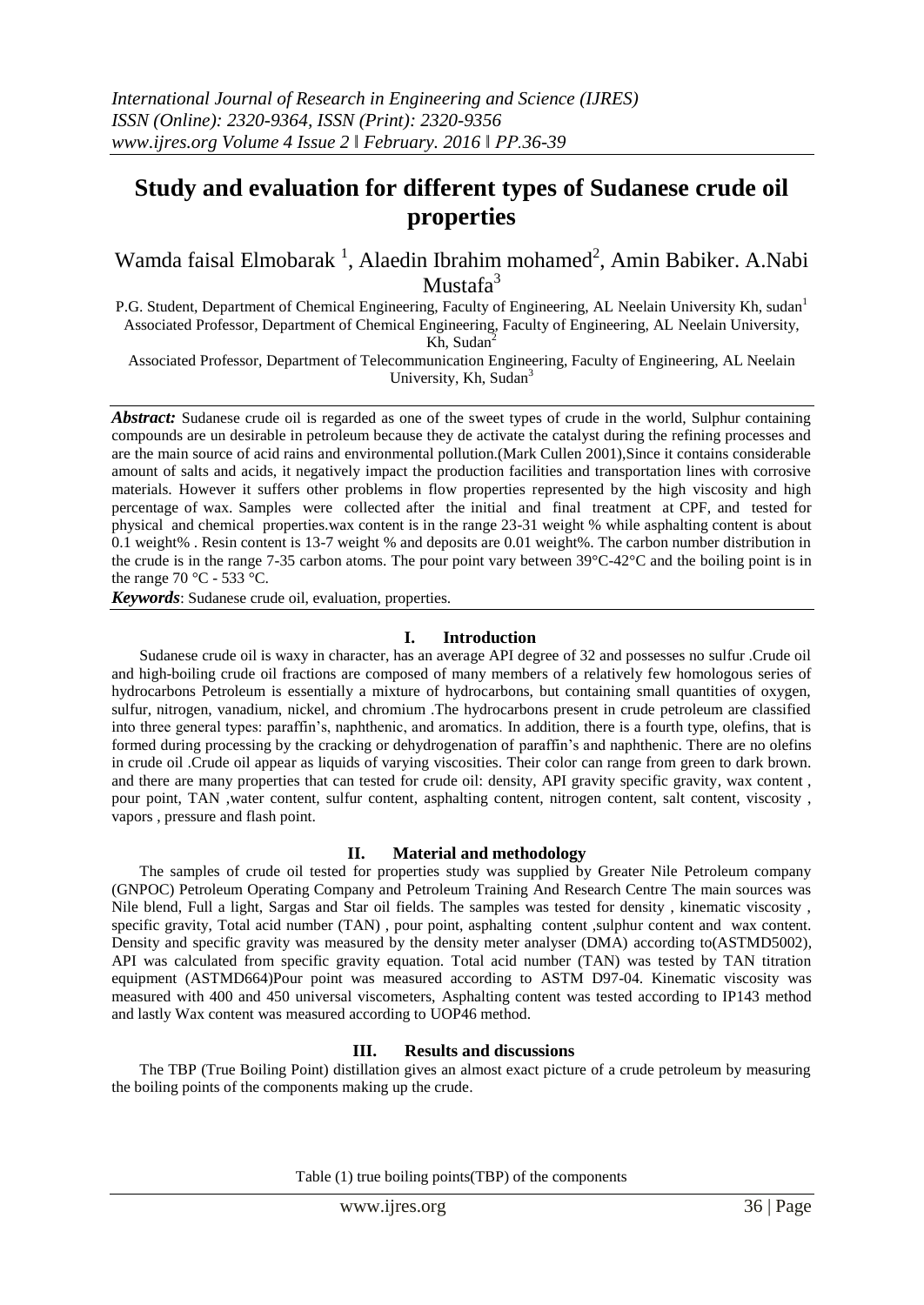| component            | Boiling point range C° |
|----------------------|------------------------|
| Gas                  | $C3-C4$                |
| Light<br>debutanized | $C5 - 70$              |
| gasoline             | $C5-80$                |
|                      | $C5-100$               |
| Heavy gasoline       | $70 - 140$             |
|                      | $80 - 180$             |
|                      | $100 - 180$            |
| kerosene             | $160 - 260$            |
|                      | $180 - 260$            |
| Gas oil              | $160 - 360$            |
|                      | $260 - 325$            |
|                      | $260 - 360$            |
|                      | 260 - 370              |
| residue              | T > 325                |
|                      | T > 360                |
|                      | T > 370                |

*Study and evaluation for different types of Sudanese crude oil properties*

# Table (2) Density of crude oil

| Sample type        | Density $@15C^0$ |
|--------------------|------------------|
| Dar blend          | 913.6            |
| Fulla light        | 881.3            |
| Sargas             | 927.8            |
| Nile blend         | 878.4            |
| B.of fulla+staroil | 836.3            |

### Table (3) Specific Gravity of tested oil

| Sample type           | S.G   |
|-----------------------|-------|
| Dar blend             | 914.5 |
| Fulla light           | 882.1 |
| sargas                | 928.6 |
| Nile blend            | 872.9 |
| B. of fulla + staroil | 836.9 |

#### Table (4) Wax content

| Sample type        | Wax content % |
|--------------------|---------------|
| Dar blend          | 19.28         |
| Fulla light        | 21.68         |
| Sargas             | 20.99         |
| Nile blend         | 29.95         |
| B.of fulla+staroil | 36.88         |

### Table (5) Pour point for samples

| Sample type        | Pour point $C^{\circ}$ |
|--------------------|------------------------|
| Dar blend          | 39                     |
| Fulla light        | 12                     |
| Sargas             |                        |
| Nile blend         | 30                     |
| B.of fulla+staroil |                        |

# Table (6) Total acid number (TAN) for samples

| Sample type                                                                           | TAN mg KoH/g |
|---------------------------------------------------------------------------------------|--------------|
| Dar blend                                                                             | 4.47         |
| Fulla light                                                                           | 0.35         |
| Sargas                                                                                | 1.64         |
| Nile blend                                                                            | 0.66         |
| B.of fulla+staroil                                                                    | 0.12         |
| $\mathbf{m}$ 11 $\mathbf{m}$ . The state of $\mathbf{m}$ is the state of $\mathbf{m}$ |              |

Table (7) water content of crude oil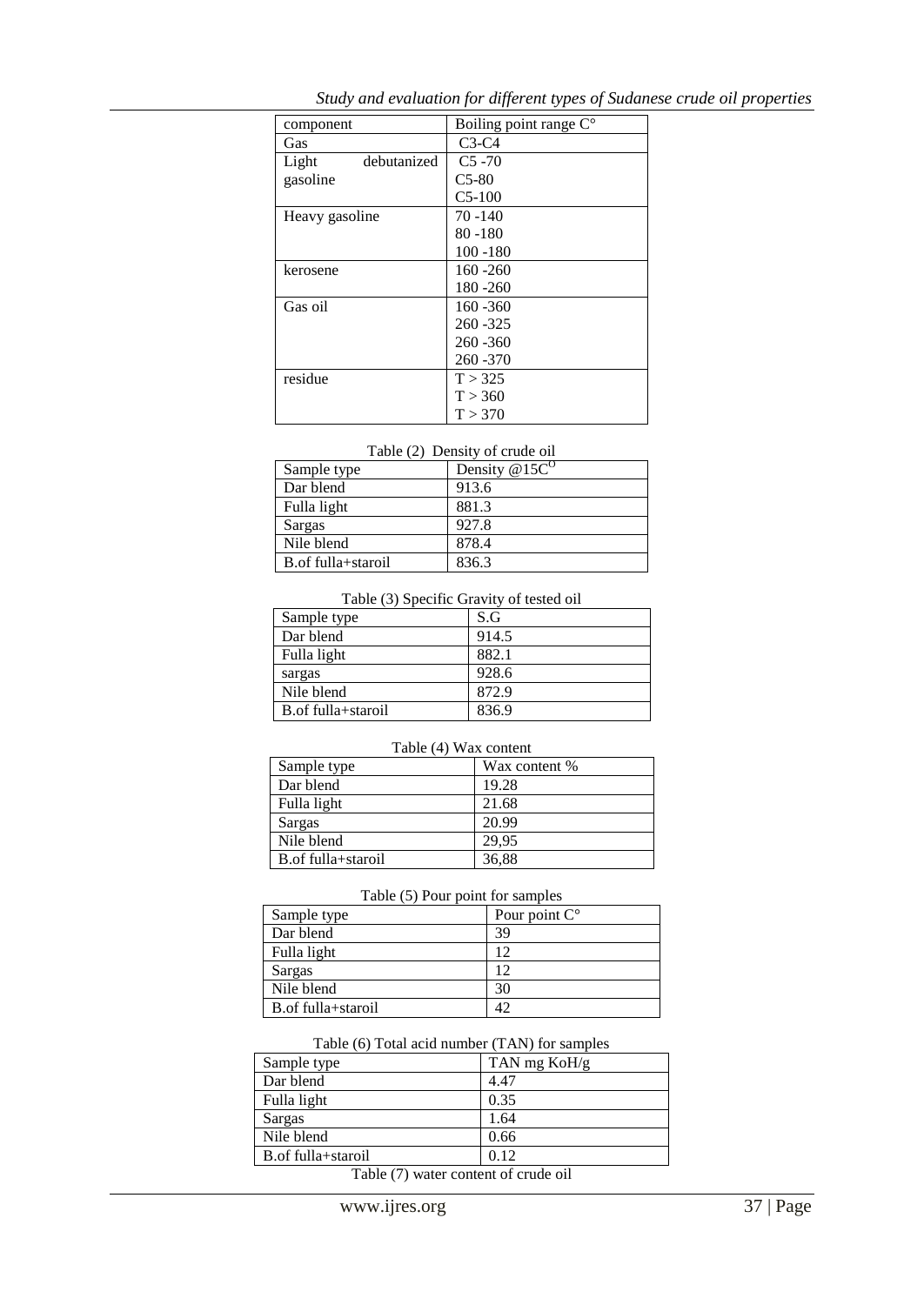# *Study and evaluation for different types of Sudanese crude oil properties*

| Sample type        | Water content wt% |
|--------------------|-------------------|
| Dar blend          | 0.4               |
| Fulla light        | 3.0               |
| Sargas             | 0.05              |
| Nile blend         | 0.20              |
| B.of fulla+staroil |                   |

#### Table (8) sulfur content of crude oil

| Sample type        | sulfur content wt% |
|--------------------|--------------------|
| Dar blend          | 0.1272             |
| Fulla light        | 0.0813             |
| Sargas             | 0.1227             |
| Nile blend         | 0.0745             |
| B.of fulla+staroil | 0.0885             |

# Table (9) The Kinematic viscosity

| Sample type        | k. Viscosity @50 $C^O$ | k. Viscosity @60 $C^O$ | k. Viscosity @70 $C^{O}$ |
|--------------------|------------------------|------------------------|--------------------------|
| Dar blend          | 440.5                  | 233.4                  | 139.8                    |
| Fulla light        | 32.54                  | 21.34                  | 16.06                    |
| Sargas             | 499.4                  | 278.7                  | 170.6                    |
| Nile blend         | 39.03                  | 25.06                  | 17.88                    |
| B.of fulla+staroil | 12.97                  | 7.761                  | 6.696                    |

#### Table (10) Asphalting content of the tested oil

| Sample type        | Asphalting content wt% |
|--------------------|------------------------|
| Dar blend          | 0.12                   |
| Fulla light        | 0.1                    |
| Sargas             | 0.08                   |
| Nile blend         | 0.14                   |
| B.of fulla+staroil | 0.04                   |

# Table (11) The Percentages and the products yield of crude oil

| Crude oil              | Naphtha | Kerosene | Atmospheric gasoil | Vacuum gasoil | Residue |
|------------------------|---------|----------|--------------------|---------------|---------|
|                        | Vol %   | Vol %    | Vol $%$            | Vol %         | Vol $%$ |
| Nile blend             | 2.99    | 6.89     | 2.16               | 8.24          | 65.07   |
| Sargas                 | 2.46    | 4.55     | 1.45               | 8.84          | 77.54   |
| Fulla light            | 6.34    | 6.33     | 3.11               | 4.39          | 69.65   |
| Blend of fulla+staroil | 12.43   | 8.48     | 11.10              | 8.29          | 52.63   |